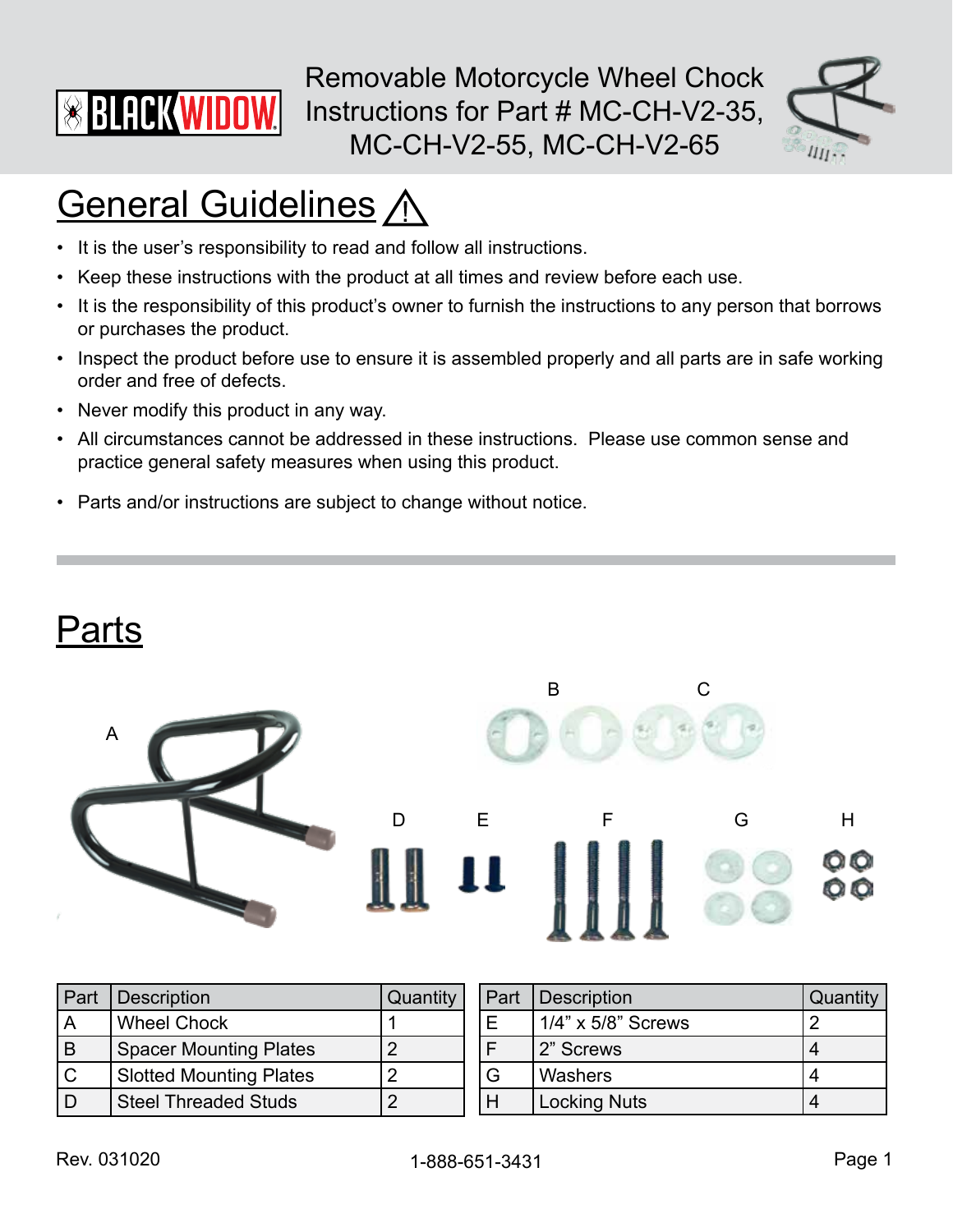### **Mounting Instructions**

**Step 1.** With the wheel chock in an upright position, place the steel threaded studs (D), from the bottom-up, into the back holes of the chock. Secure from the top with 1/4" x 5/8" screws (E). Repeat with other stud. (See Fig. 1)



**Step 2.** To install mounting hardware, place the wheel chock on the floor in its appropriate position. Trace around the two threaded studs (D). Make sure the location allows enough room for the bike and securing straps.

**Step 3.** Find the right placement of holes by placing the mounting plates (B+C) over the marks on the floor and mark, then drill 4 holes using a 1/4" drill bit.

#### **Step 4. Mounting Hardware Installation:**

Lay the spacer plates (B) down on the deck of the truck/trailer floor followed by the slotted mounting plates (C) on top of the spacer mounting plates (B). Secure them with the 2" screws (F). Make sure the round hole on the slotted mounting plate (C) is towards the rear of the vehicle so that the chock is secured when slid forward. From underneath the floor secure the 2" screws (F) with washers (G) and lock nuts (H). Tighten screws (F) and repeat for other plates. (See Fig. 4)



**Step 5.** With hardware securely in place, slide the wheel chock into the mounting plates (B & C). \*Note - The wheel chock is locked into place with the bike tire is in the chock & tie down straps pulling the bike toward the front of the trailer.